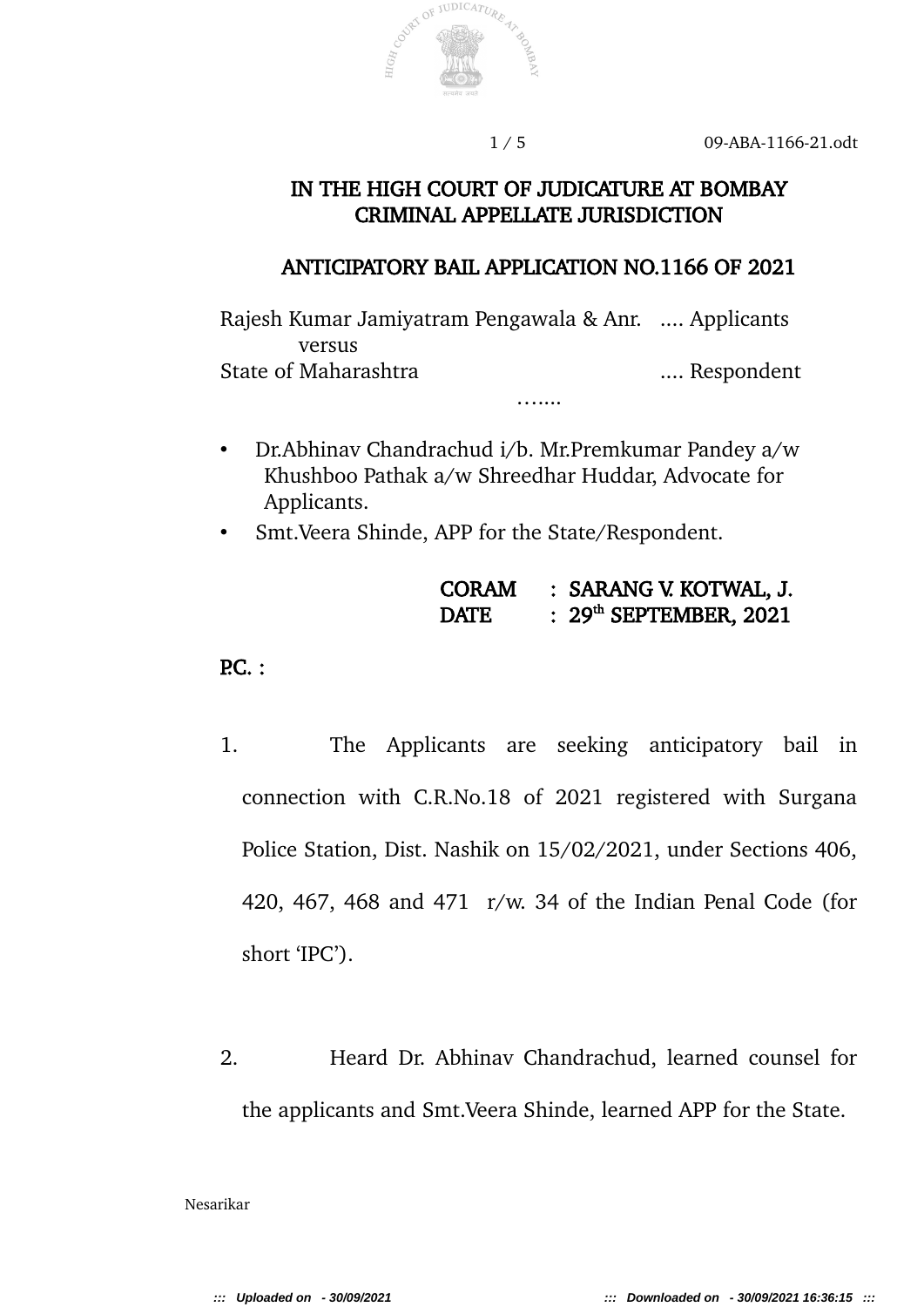

3. The First Information Report (for short 'F.I.R.') is lodged by one Tarak Patel. He has stated that the present applicants are builders and they had offered flats in a project called Strawberry Hills at Hatgad, Tal. Surgana. The informant met the applicants through agent. The applicants told the informant about the project. They had offered to sell flats at the rate of Rs.16,74,033/-. The informant booked flat Nos.101 and 116. He paid commission to the agent. He paid in all Rs.10,38,000/- by way of cheque and cash to the applicants. It is the case of the first informant that thereafter the applicants did not give him possession of the flats and did not return his amount and, therefore, this offence is registered.

4. Learned counsel for the applicants submitted that the flats are available in 'D' and 'C' wing and the applicants are willing to handover possession of those flats to the informant, provided he makes balance payment. He submitted that the dispute is raised by the informant because he does not want to make the balance payment. He submitted that, at the best, this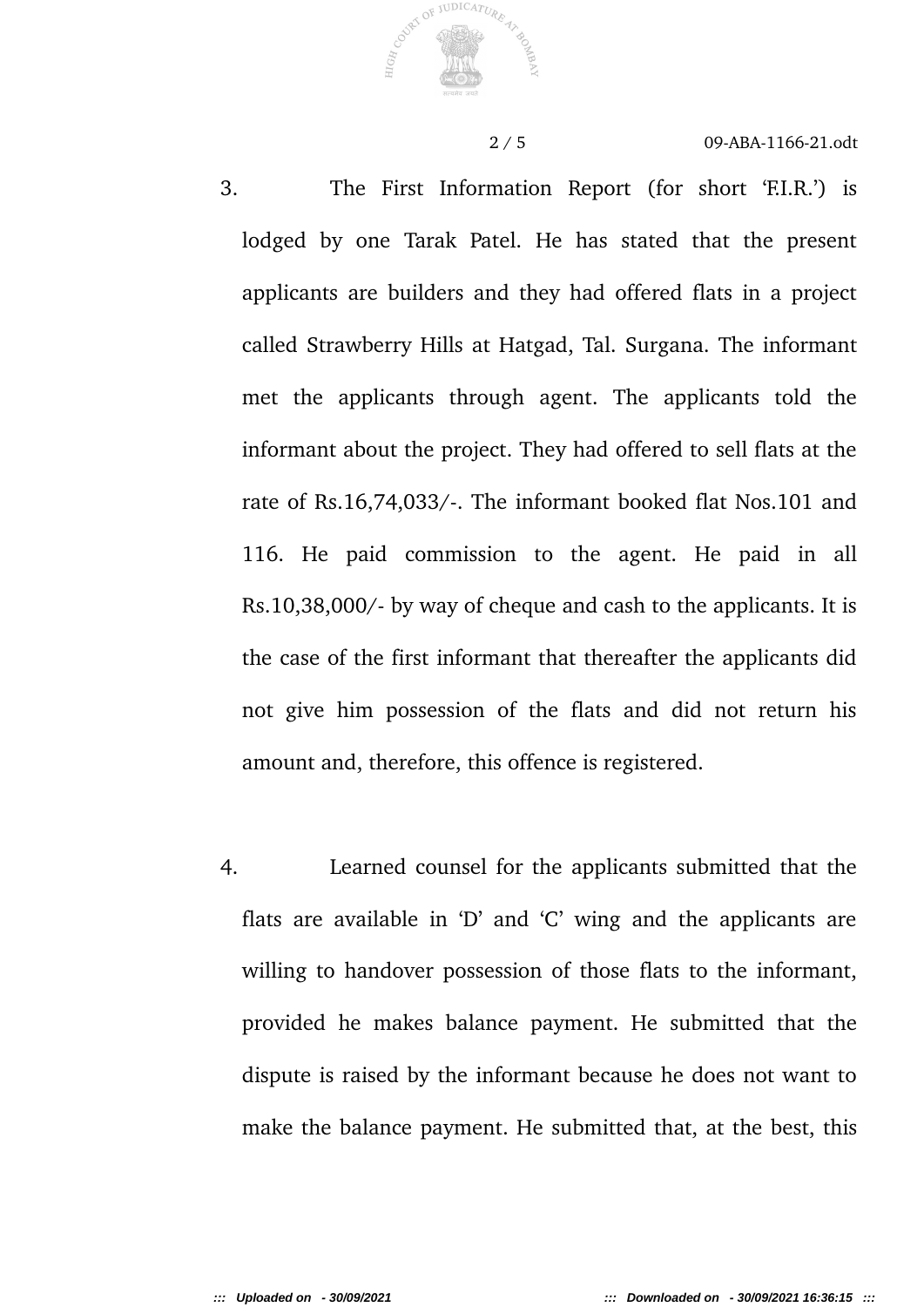could be a civil dispute and there is no question of any criminal offence having been committed by the present applicants. He submitted that the investigating agency has submitted a report in the Sessions court while opposing applicants' anticipatory bail application. In that report, it is mentioned that the informant had booked flat Nos.101 and 116 in 'E' wing. Dr. Chandrachud submitted that, F.I.R. itself does not mention 'E Wing'. The receipts which are issued and annexed to this application at page No.46A mention the flat No. D-205. Therefore, according to him, it was always understood that flats were to be given in 'D' wing. Dr. Chandrachud also invited my attention to page No.46 of this application where again flat number is mentioned as D-205. It is signed by the first informant. He, therefore, emphasized that flats were always to be allotted in 'D' wing and, therefore, allegations about flats having been booked in 'E' wing for which permission is not given is not correct.

OF JUDICATURE

5. Learned APP produced investigation papers before me. She showed one Panchanama whereby the Applicant No.2 had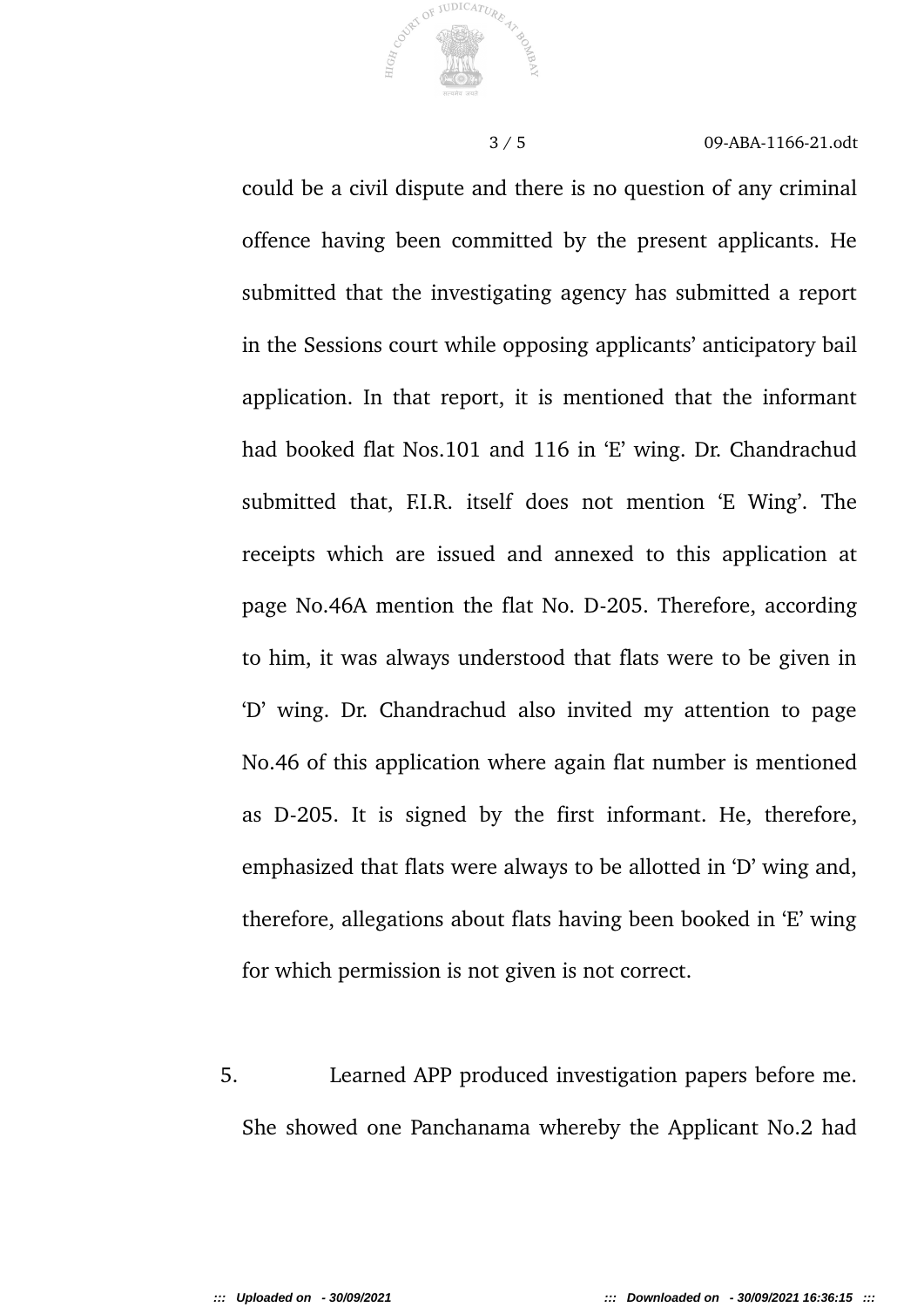

produced receipt book. The Panchanama shows that on the receipt whitener was used and then 'E' block was written. She submitted that there is some manipulation in the receipt book. Only two buildings out of 10 buildings are actually completed and therefore offence is made out.

- 6. As discussed earlier, the Applicants have shown their willingness to give two blocks to the complainant. Learned APP on instructions states that the first informant is not cooperating in the investigation inspite of serving summons on two occasions. He has also not produced original receipts before the investigating agency.
- 7. As far as production of receipt book is concerned, if whitener is used and number is changed this circumstance is quite peculiar because putting 'E' block on the receipt book is not going to help the Applicant. If it originally mentioned block 'D' building, then the case obviously helps the Applicants' contention. In any case as mentioned earlier, the Applicants have